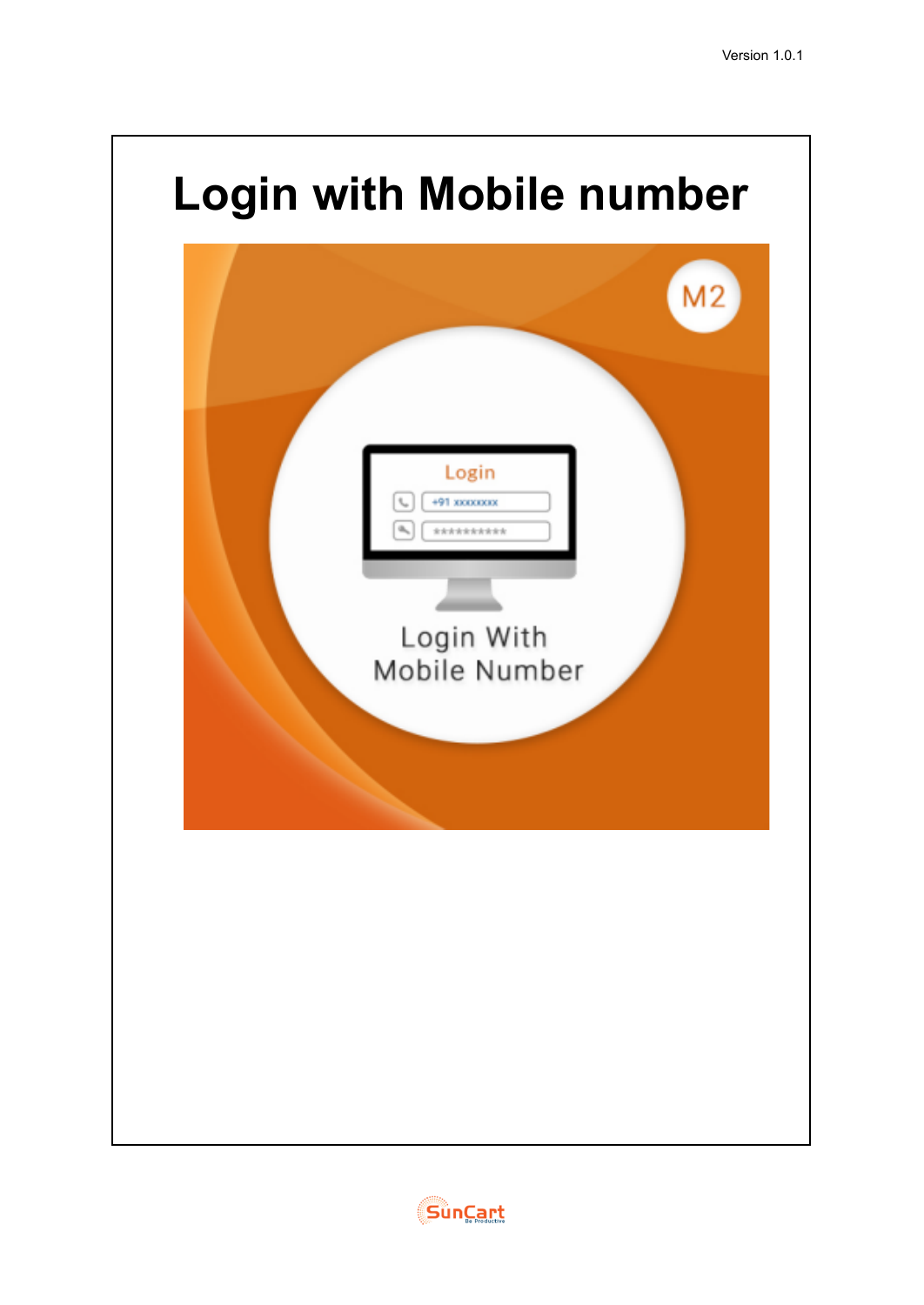# **Table of Contents**

**Introduction**

**Backend Settings of the Extension**

**How Does the Extension Work?**

**Features of the Extension**

**Contact Us**

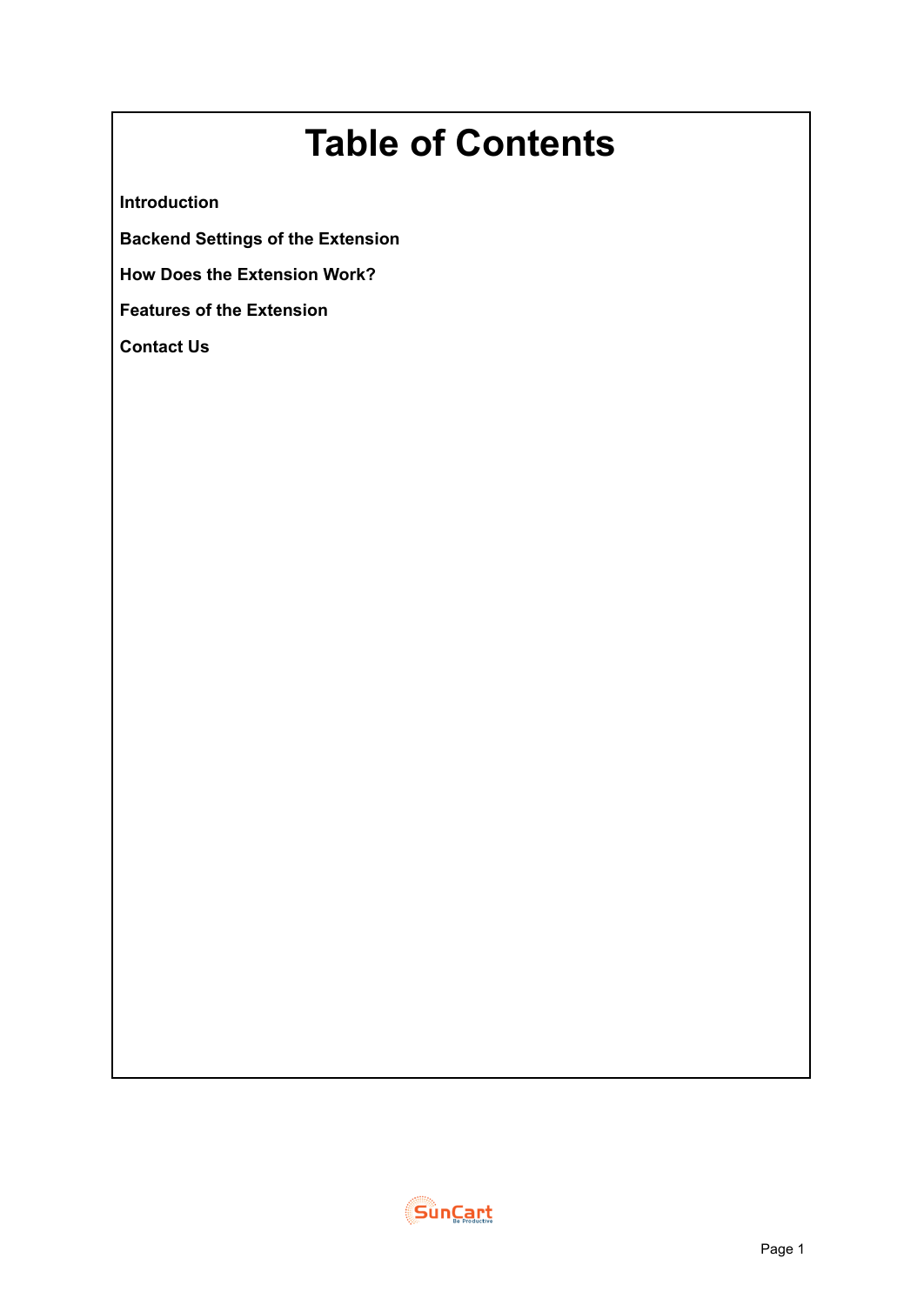# **Introduction**

"Login With Mobile Number" extension provides an easy way to login to your account using mobile numbers. Every e-commerce store requires a login process and wants the customer to register their accounts by entering all the necessary information. With the help of our extension, the customers can now quickly and easily login to their accounts using their mobile number.

People always want a simple and easy process for the login process or any other process that requires login credentials. Remembering long email addresses can be a bit tedious, but a mobile number is something which one can remember easily. Our extension uses this concept of simplicity of logging in with your mobile number.

Also, you can change your mobile number from the "My Account" section whenever you want. Admin has full authority to keep a track of all the mobile numbers which are being registered in the registration process of the e-commerce store.

## **Backend Settings of the Extension**

**Enable the Extension**

- ➢ Navigate to **Configuration> Sunarc > Mobile Login** > **Configuration> Enable/Disable**
- ➢ **Enable** Select "Yes" to enable the extension.
- ➢ Click on **'Save Config'** to save the configuration settings.

| r.<br>$\mathbf{\hat{z}}$                                                             | $\sum_{\text{DASHBOARD}}$                                                                                                                                                                                                                                                                     | Configuration                                                                                                                                         |                                                                                                                         |                                                                                                                        | $\alpha$ | $\bullet$ 2 admin $\bullet$ |                       |
|--------------------------------------------------------------------------------------|-----------------------------------------------------------------------------------------------------------------------------------------------------------------------------------------------------------------------------------------------------------------------------------------------|-------------------------------------------------------------------------------------------------------------------------------------------------------|-------------------------------------------------------------------------------------------------------------------------|------------------------------------------------------------------------------------------------------------------------|----------|-----------------------------|-----------------------|
| $\cdot$ C                                                                            | \$<br>SALES                                                                                                                                                                                                                                                                                   | Scope: Default Config v                                                                                                                               |                                                                                                                         |                                                                                                                        |          | <b>Save Config</b>          |                       |
| $\bullet$<br>E<br>$\mathbf{z}$<br>Q<br>$\color{blue}\blacklozenge$<br>$\bullet$<br>B | $\sum_{\text{CATALOG}}$<br>÷<br>CUSTOMERS<br>$\blacktriangledown$<br>MARKETING<br>$\overline{\mathbf{m}}$ content<br>$\circ$<br>SUNARC<br>MOBILE LOGIN<br>$\underset{\text{reports}}{\prod}$<br>$\begin{array}{c}\n\sqrt{dW}\\ \nSTORES\n\end{array}$<br>$\mathbf{\ddot{\mathbf{Q}}}\text{F}$ | <b>GENERAL</b><br><b>SUNARC</b><br><b>Mobile Login</b><br><b>CATALOG</b><br><b>SECURITY</b><br><b>CUSTOMERS</b><br><b>SALES</b><br><b>WWW</b> MAGEPAL | $\checkmark$<br>$\widehat{\phantom{a}}$<br>$\checkmark$<br>$\checkmark$<br>$\checkmark$<br>$\checkmark$<br>$\checkmark$ | General setting of mobile login<br>Mobile Login Enable<br>[global]<br>$\mathsf{No}$<br>$\pmb{\mathrm{v}}$<br>Yes<br>No |          | $\odot$                     |                       |
| $\mathop{\mathbb{H}}$                                                                | ۱                                                                                                                                                                                                                                                                                             | YOTPO                                                                                                                                                 | $\checkmark$                                                                                                            |                                                                                                                        |          |                             | $\check{\phantom{a}}$ |

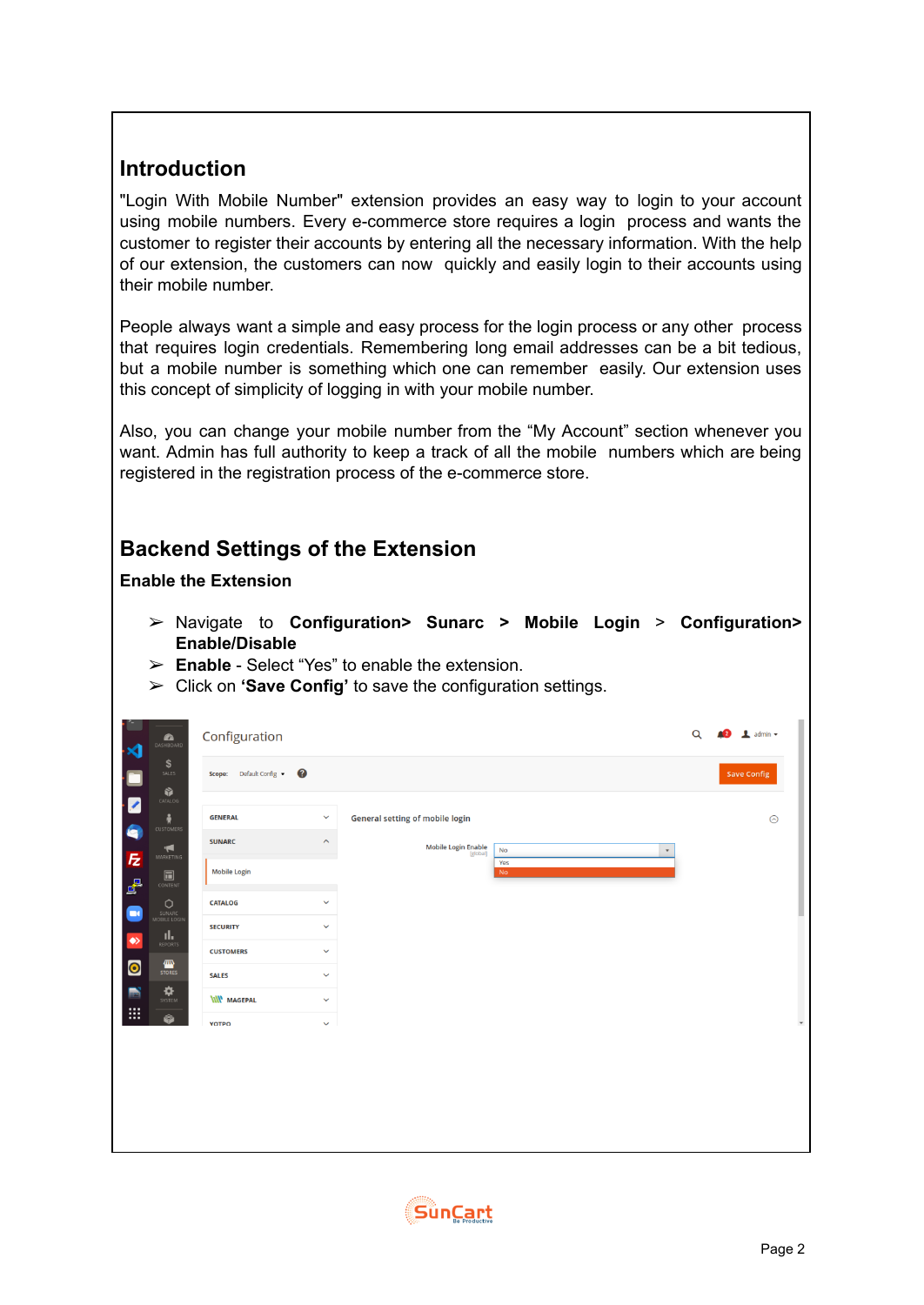### **How Does the Extension Work?**

#### **On the backend side:**

After the set below configuration from backend:

| $\bullet$<br>DASHBOARD                                      | Configuration                        |                         |                                                                                          | Q | A2 | $\frac{1}{2}$ admin $\sim$ |
|-------------------------------------------------------------|--------------------------------------|-------------------------|------------------------------------------------------------------------------------------|---|----|----------------------------|
| \$<br>SALES<br>Ŵ                                            | Scope: Default Config v              | $\boldsymbol{c}$        |                                                                                          |   |    | <b>Save Config</b>         |
| $\overline{\mathbf{z}}$<br>CATALOG<br>÷<br><b>CUSTOMERS</b> | <b>GENERAL</b>                       | $\checkmark$            | General setting of mobile login                                                          |   |    | $\odot$                    |
| Q<br>$\blacktriangleright$<br><b>Fz</b><br>MARKETING        | <b>SUNARC</b>                        | $\widehat{\phantom{a}}$ | <b>Mobile Login Enable</b><br>No<br>$\boldsymbol{\mathrm{v}}$<br>[global]                |   |    |                            |
| $\square$<br>P,<br>CONTENT                                  | <b>Mobile Login</b>                  |                         | Yes<br><b>No</b>                                                                         |   |    |                            |
| 0<br>SUNARC                                                 | <b>CATALOG</b>                       | v                       |                                                                                          |   |    |                            |
| MOBILE LOGIN<br>u.                                          | <b>SECURITY</b>                      | $\checkmark$            |                                                                                          |   |    |                            |
| REPORTS<br><b>EXAMPLE</b>                                   | <b>CUSTOMERS</b>                     | $\checkmark$            |                                                                                          |   |    |                            |
| $\bullet$<br>$\mathbf{\ddot{\mathbf{Q}}}_{\text{system}}$   | <b>SALES</b>                         | $\checkmark$            |                                                                                          |   |    |                            |
| ø                                                           | <b>WWW MAGEPAL</b>                   | $\checkmark$            |                                                                                          |   |    |                            |
|                                                             | <b>YOTPO</b>                         | $\checkmark$            |                                                                                          |   |    |                            |
|                                                             |                                      |                         |                                                                                          |   |    |                            |
|                                                             | On the Frontend:                     |                         |                                                                                          |   |    |                            |
|                                                             | address at the time of registration. |                         | Once the extension is installed, it makes the mobile number a mandatory field like email |   |    |                            |

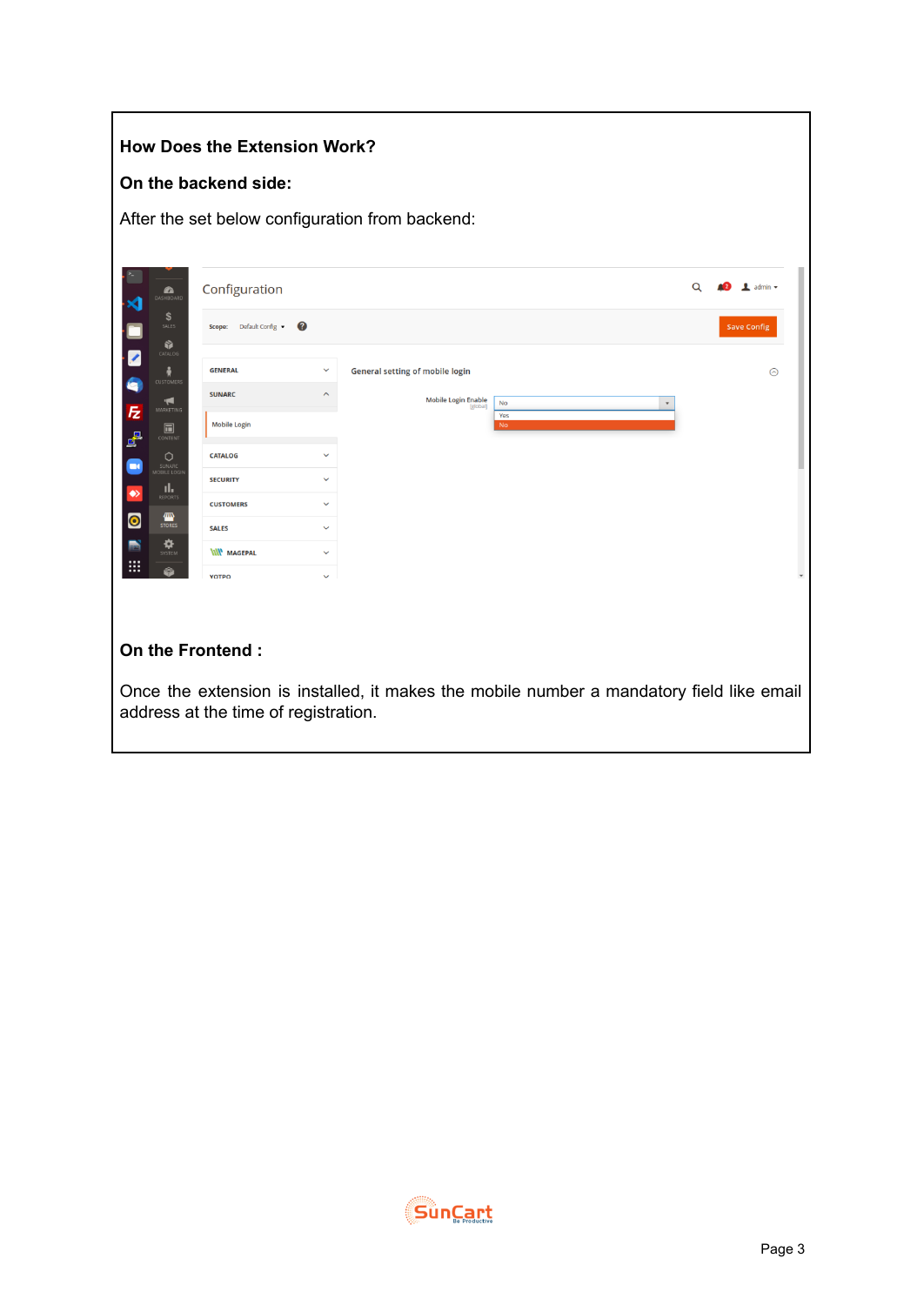| Email *                                                                                                                                             |
|-----------------------------------------------------------------------------------------------------------------------------------------------------|
| test11@mailinator.com                                                                                                                               |
| Mobile Number *                                                                                                                                     |
| 8947920111                                                                                                                                          |
| Password *                                                                                                                                          |
|                                                                                                                                                     |
| Password Strength: Strong                                                                                                                           |
| Confirm Password *                                                                                                                                  |
|                                                                                                                                                     |
|                                                                                                                                                     |
| <b>Create an Account</b>                                                                                                                            |
|                                                                                                                                                     |
| Later, when the customer wants to login he can also login using his mobile number.                                                                  |
|                                                                                                                                                     |
| <b>Customer Login</b>                                                                                                                               |
|                                                                                                                                                     |
| <b>Registered Customers</b><br>If you have an account, sign in with your email address/mobile number                                                |
|                                                                                                                                                     |
| Mobile number / Email                                                                                                                               |
| Mobile number / Email                                                                                                                               |
| Password *                                                                                                                                          |
| Password                                                                                                                                            |
| Forgot Your Password?<br>Login                                                                                                                      |
|                                                                                                                                                     |
|                                                                                                                                                     |
|                                                                                                                                                     |
| <b>Features of the Extension</b>                                                                                                                    |
| Customers can use their mobile number for registration<br>Customers can use their mobile number while registering on an e-commerce store online.    |
| Admin has access to all registered mobile number of customer<br>The admin has full authority to view all the registered mobile number of customers. |